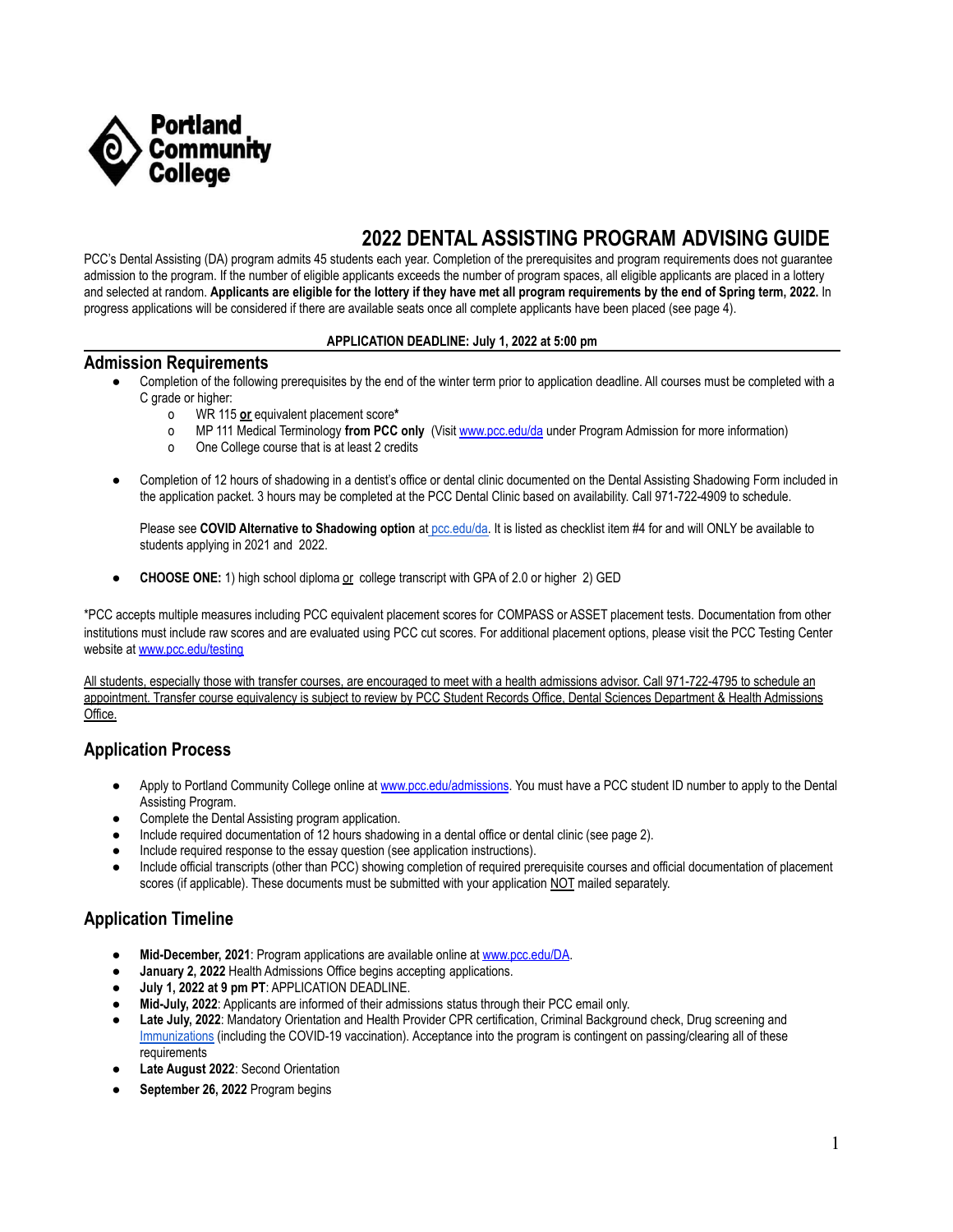

# **2022 Dental Assisting Prerequisite Completion Worksheet**

Math and writing competencies can be met with ALEKS, COMPASS or ASSET placement tests. For additional placement options and testing information please visit: [www.pcc.edu/testing.](http://www.pcc.edu/testing) If placement tests are completed at an institution other **than PCC, documentation of the raw test scores must be included with the admissions application.**

| Prerequisite                                                                                                   | Course number or<br><b>Placement test name</b><br>(for math and writing only) | <b>Completion Term/Year</b> | <b>Grade or Test</b><br><b>Score</b> | <b>Institution</b> |
|----------------------------------------------------------------------------------------------------------------|-------------------------------------------------------------------------------|-----------------------------|--------------------------------------|--------------------|
| WR 115 or placement into<br><b>WR 121</b>                                                                      |                                                                               |                             |                                      |                    |
| <b>MP 111</b><br><b>Medical Terminology</b><br>or Competency Test                                              |                                                                               |                             |                                      |                    |
| <b>CHOOSE ONE</b><br>(2 credit minimum)<br><b>College Success Course</b><br><b>OR</b><br><b>College Course</b> |                                                                               |                             |                                      |                    |

□ I have completed 12 hours of shadowing a dentist's office or dental clinic documented on the Dental Care Experience **Form located in the application packet.**

| <b>Educational Planning for Prerequisites</b> |     |                                |     |                |     |        |                 |  |  |  |
|-----------------------------------------------|-----|--------------------------------|-----|----------------|-----|--------|-----------------|--|--|--|
|                                               |     | $Term$ <sub>____________</sub> |     | Term _________ |     |        | Term __________ |  |  |  |
| Course                                        | Cr. | Course                         | Cr. | Course         | Cr. | Course | Cr.             |  |  |  |
|                                               |     |                                |     |                |     |        |                 |  |  |  |
|                                               |     |                                |     |                |     |        |                 |  |  |  |
|                                               |     |                                |     |                |     |        |                 |  |  |  |
|                                               |     |                                |     |                |     |        |                 |  |  |  |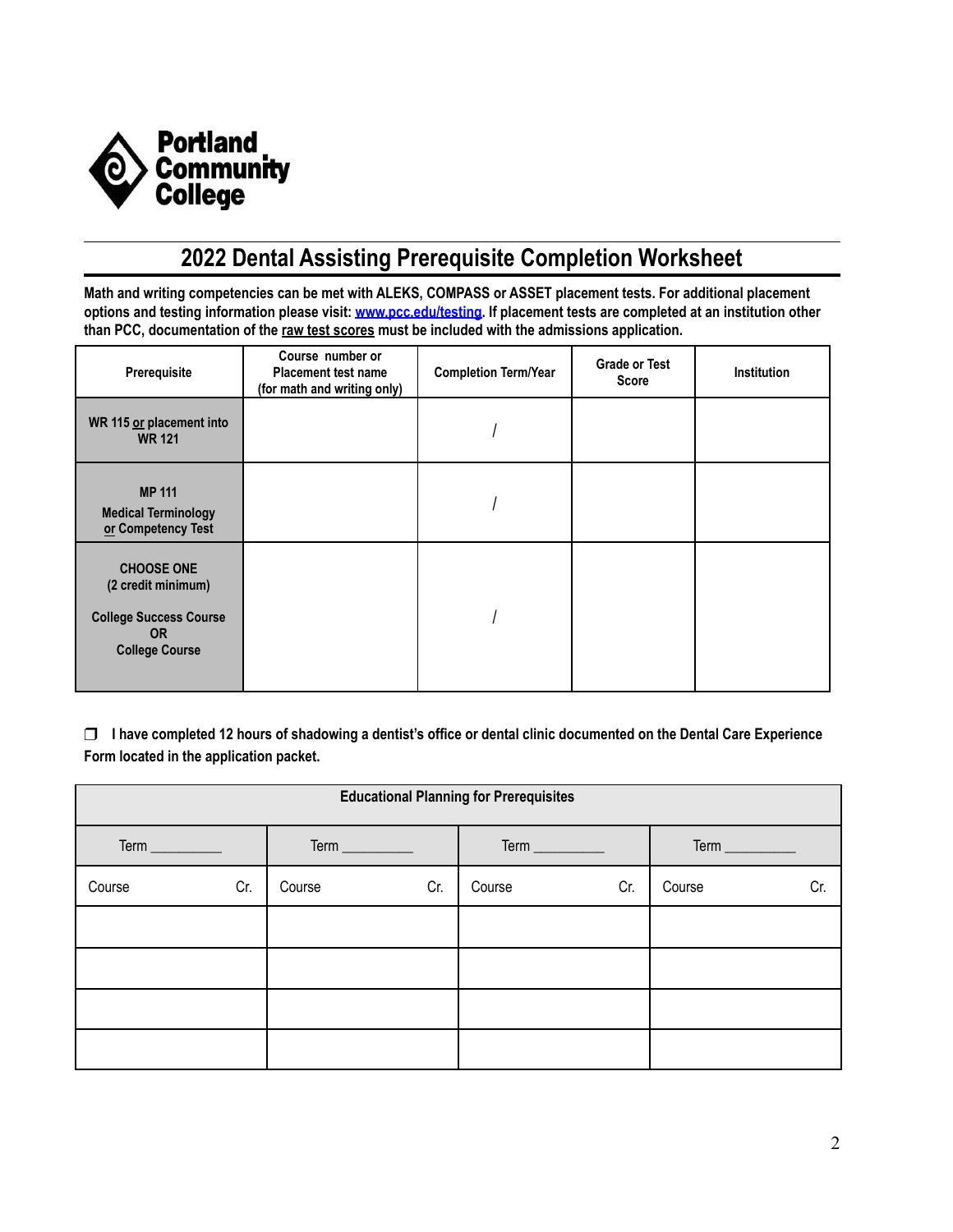

## **Dental Assisting Technical Standards**

## **You must meet these standards to successfully complete the program. Please read each carefully:**

- Hear under normal circumstances with or without hearing device
- Communicate both verbally and in writing in an effective manner to explain procedures and give instructions
- Ability to work independently and manage a variety of tasks in a short amount of time
- Eyesight capable of viewing small visual images with or without glasses & distinguish between black, while & subtle shades of gray
- Understand and react quickly to verbal instruction
- Demonstrate finger dexterity and eye/hand coordination to perform large and small motor coordination in a patient's mouth
- Stand in place for long periods of time
- Not prone to psoriasis, dermatitis, and other chronic skin disorders with open lesions or allergic responses to dental materials and agents
- Lift up to ten pounds
- Operate dental radiology equipment, which can require pushing, pulling or moving
- Handle stressful situations related to technical and procedural standards of patient care situations
- Provide physical and emotional support to the patient during dental procedures
- Follow directions effectively and work closely with members of the dental team
- Perform skills (such as CPR) related to emergency procedures in a dental office
- Demonstrate effective interpersonal relation skills
- Stoop and retrieve dental supplies
- Sit for prolonged periods of time on the dental stool and occupy a small space opposite the dentist in the operatory (approximately 3'x3')
- Reach overhead radiographic equipment and dental operating light (approximately 5' above the floor)
- Possess tactile senses for examining teeth and oral tissue